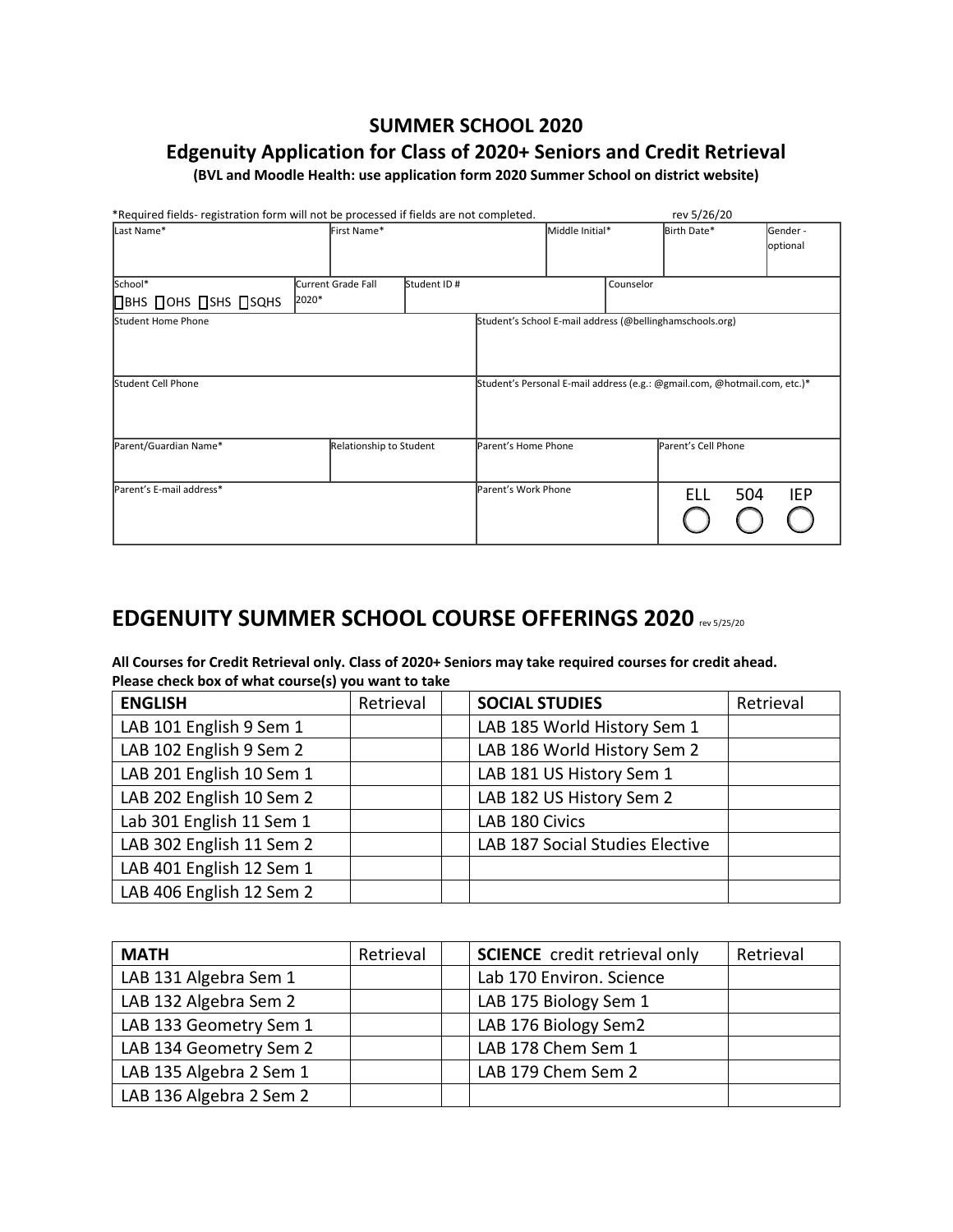| <b>Other Course Information</b>                                               |     |  |
|-------------------------------------------------------------------------------|-----|--|
| LAB 184 Wash. State History- non-credit bearing                               | N/A |  |
| Substitutes for Alg 2: LAB 137 Integrated Math III or LAB 145 Statistics      |     |  |
| Substitutes for Alg 2: LAB 138 Integrated Math IV or LAB 146 Statistics       |     |  |
| IEP's only: Substitutes for Math: LAB 141 Consumer Math A; LAB 142 Consumer   |     |  |
| Math B; LAB 143 Pre-Algebra A; LAB 144 Pre-Algebra B                          |     |  |
| LAB 174 General Science electives: Forensics; Earth Science; Physical Science |     |  |
| LAB 187 Social Studies electives: Human Geo; Psychology; History of Holocaust |     |  |
| LAB 130 Elective- miscellaneous                                               |     |  |
| LAB 150 Art History: World Cultures- credit retrieval only                    |     |  |

## **Keep this information for your records… Written Student Learning Plan and ALE Student Requirements:**

Washington State **A**lternative **L**earning **E**ducation (ALE) laws require documentation that is unique to online, contract, or remote courses. All student requirements, learning goals and state standards, performance objectives, timelines, certified teacher information, and instructional materials for online or contract courses are outlined in the BVL Student Expectations document. Course descriptions, the individual course syllabus, course schedule, instructor information, and coursework are available for each course on the BVL website or upon student or parent request of the teacher. All courses meet state and district graduation requirements.

# **Student Expectations and Guidelines for Success**

**Students must maintain weekly contact: According to Washington State ALE law, students must have weekly personal contact with their instructors**. **Maintaining weekly contact with the instructor is a basic requirement of BVL, online, and contract courses where students do not attend a traditional class regularly and is the responsibility of the student to meet those requirements. Students who fail to do so are in noncompliance with ALE rules of participation and subject to being removed from the course with potential loss of credit.**

Direct personal contact shall be for the purposes of instruction, review of assignments, testing, reporting of student progress, or other learning activities. Students are required to maintain contact a minimum of once a week. In Bellingham Virtual Learning, online, and contract-based courses, the student-maintained direct personal contact requirement can be fulfilled by a two-way exchange with the instructor, such as:

- An assignment/ test/ activity posted to Blackboard that an instructor grades and/or provides feedback on.
- Participation in a discussion board, blog or chat with the instructor.
- Face-to-face meeting with the instructor.
- Email exchange with the instructor explaining, for example, progress being made in the course or to ask a question.
- Phone call with the instructor.
- An email or phone call with student and parent or guardian to the instructor.
- Instant messaging with the instructor.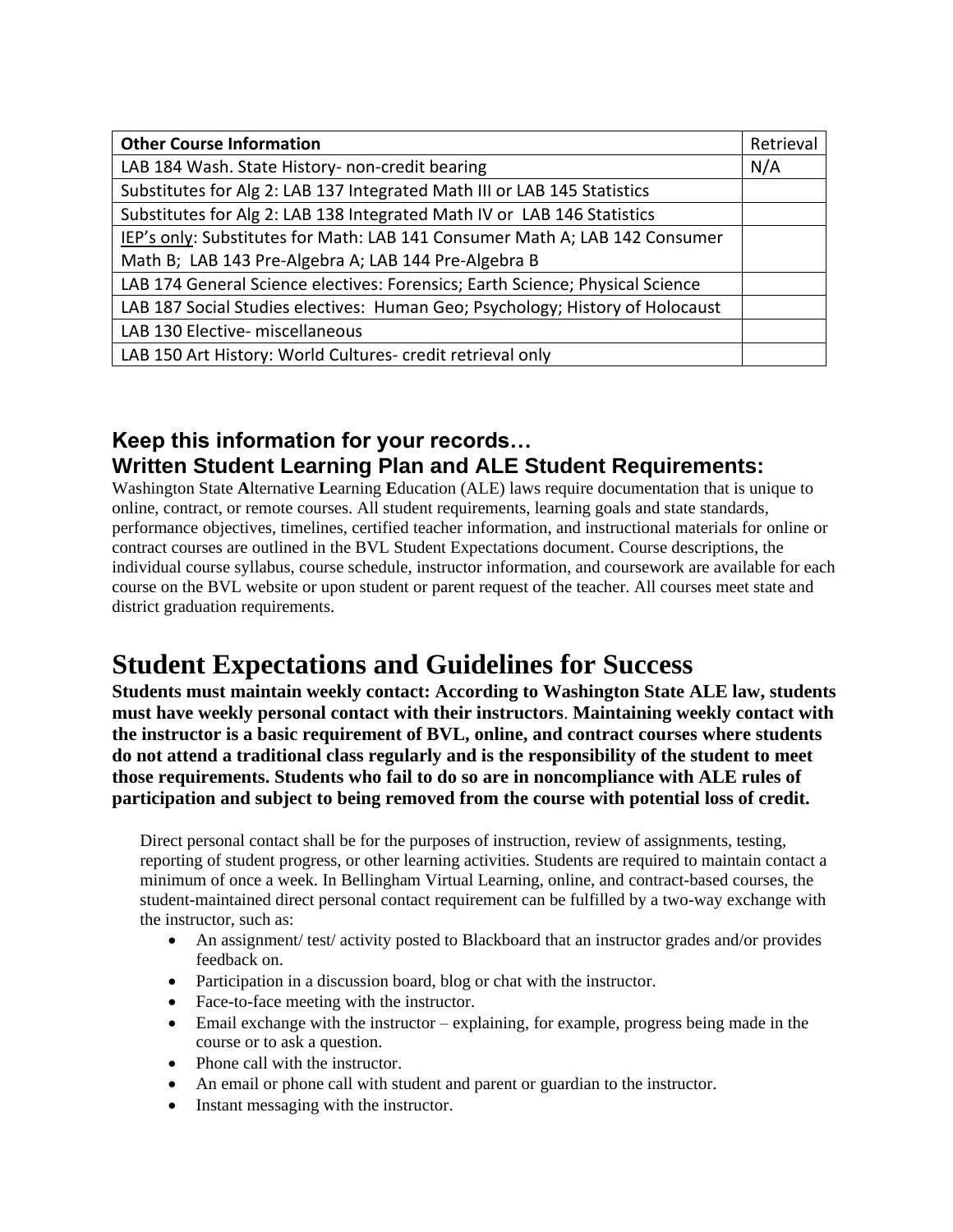- Interactive video communication with the instructor.
- Other means of digital communication with the instructor.

#### **Students Must Maintain Adequate Progress**

One of the advantages of BVL, online, or contract-based courses is that they allow for a flexible learning environment. Students may work on their assignments when and where they would like. At the same time, though, **Washington State Law requires students to make adequate progress in their online or remote contract courses.** Student progress will be evaluated against progress benchmarks which are clearly defined in the course syllabus for each month. In addition to the course schedule, these benchmarks may also come in the form of lesson, unit, assignment and/or assessment completion dates. These established progress benchmarks will allow teachers and students to assess the students' adequate progress in meeting the course learning standards. **At a minimum, students must turn in at least five assignments per week to maintain a status of "making monthly progress,"** but will need to complete all assignments instructor is asking to complete the course on time.

#### **Intervention Plans and Contracts**

Students who do not meet progress and course schedule benchmarks, or respond to teacher interventions, will be placed on an intervention plan, called a Student Success Plan. Failure to meet the requirements of the Student Success Plan will result in removal from the course with a failing grade. Any student not making progress at any point in the course for more than 21 days may be removed from the course at the discretion of BVL or district administration.

#### **Get Started!**

Students must login and turn in assignments immediately to establish and maintain contact with their teachers. Students should schedule time to work on their classes right away.

#### **Dropping a Class**

Students taking BVL courses for summer school have until July 3, 2020, to drop a course without penalty to transcript. As with any other class, students who drop an ALE course after this date may receive an F grade on their transcripts. Students who need to drop their summer school BVL course should contact Nancy Barga at 647-6871, ext. 5103.

#### **Change in Personal Information:**

Students should notify online teachers, school counselor, and student support specialist if any personal information changes. This especially includes:

- Email address
- Parent email address
- Home phone
- Cell phone

# **Bellingham Virtual Learning Online Course "Netiquette" Policy**

Online and network etiquette (called netiquette in cyberspace) exists in the wide world of computers. Perhaps just as important as "real world manners," netiquette rules are necessary because readers draw inferences from your words rather than nonverbal body language. You may not use the Blackboard email